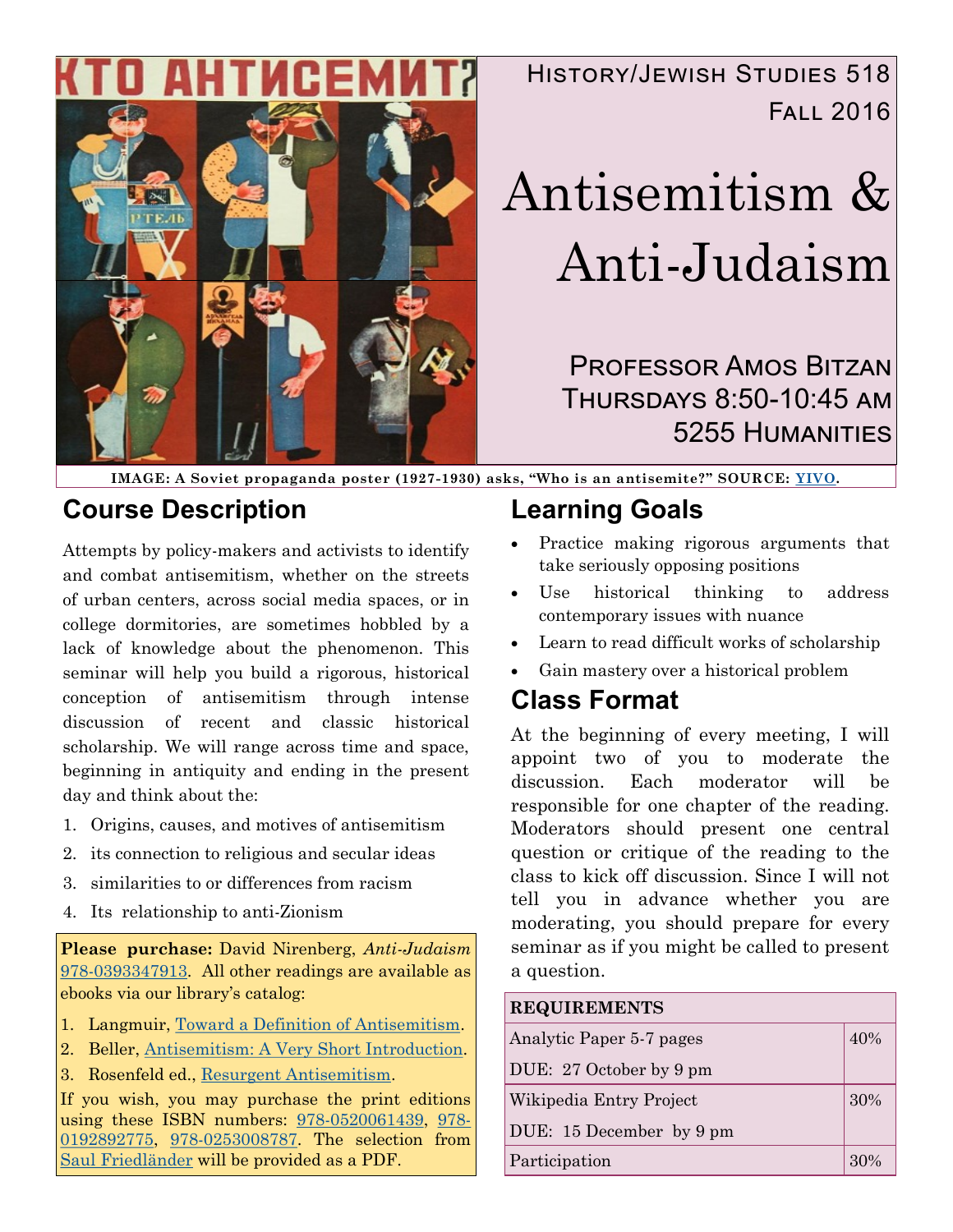| $ANTI-$                                                                                                                           | 1. Course Introduction (September 8)                                                                                                                              |  |  |  |
|-----------------------------------------------------------------------------------------------------------------------------------|-------------------------------------------------------------------------------------------------------------------------------------------------------------------|--|--|--|
| <b>JUDAISM</b><br>WESTERN TRADITION<br>DAVID NIRENBERG<br>n-Jadrim is that rare thing, a great book."<br>Y GBAFTON . THE NEW BEPI | 2. Nirenberg's Lens and Antiquity (September 15)<br>David Nirenberg, Anti-Judaism, Introduction and Chapter 1, pp. 1-47.                                          |  |  |  |
|                                                                                                                                   | 3. Early Christianity (September 22)<br>Nirenberg, Chapters 2-3, pp. 48-134.                                                                                      |  |  |  |
| TOWARD                                                                                                                            | 4. Early Islam and Medieval Christianity (September 29)<br>Nirenberg, Chapters 4-5, pp. 135-216.                                                                  |  |  |  |
| A DEFINITION<br>OF<br>ANTISEMITISM                                                                                                | 5. Langmuir's Lens and the Middle Ages (October 6)<br>Gavin Langmuir, Toward a Definition of Antisemitism, Introduction and Part 5, pp. 1-<br>17, 299-352. Ebook. |  |  |  |
| GAVINI.<br>LANGMUIR                                                                                                               | 6. From Anti-Judaism to Antisemitism (October 13)<br>Langmuir, Toward, Part 2, pp. 55-133. Ebook.                                                                 |  |  |  |
|                                                                                                                                   | 7. Medieval Case Studies (October 20)<br>Langmuir, Toward, Part 4, pp. 195-298. Ebook.                                                                            |  |  |  |
| Steven Beller<br>ANTISEMITISM<br>A Very Short Introduction                                                                        | 8. Spanish Inquisition and the Reformation (October 27)<br>Nirenberg, Chapters 6-7, pp. 217-268.                                                                  |  |  |  |
| <b>SAUL FRIEDLANDER</b>                                                                                                           | 9. Shakespeare's England and Early Modernity (November 3)<br>Nirenberg, Chapters 8-9, pp. 269-324.                                                                |  |  |  |
|                                                                                                                                   | 10. Enlightenment and Revolution (November 10)<br>Nirenberg, Chapters 10-11, pp. 325-386.                                                                         |  |  |  |
| GERMAN<br>A NDSITH EEREFRAC                                                                                                       | 11. Modern Anti-Judaism (November 17)<br>Nirenberg, Chapters 12-13 and Epilogue, pp. 387-472.                                                                     |  |  |  |
| The Years of Persecution, 1933-1939                                                                                               | 12. Thanksgiving - NO CLASS (November 24)                                                                                                                         |  |  |  |
| ly to be the definitive work." -Los Angeles Times<br>RESURGENT<br>TISEMITI <u>sm</u>                                              | 13. Beller's Lens: Modern Antisemitism (December 1)<br>Steven Beller, Antisemitism: A Very Short Introduction (entire). Ebook.                                    |  |  |  |
|                                                                                                                                   | 14. Friedländer's Lens and Nazi Antisemitism (December 8)<br>Saul Friedländer, Nazi Germany and the Jews, Vol. 1, Chapters 2-3, pp. 41-112. PDF.                  |  |  |  |
| EDITED BY ALVIN H. ROSENFELD                                                                                                      | 15. Anti-Zionism (December 15)<br>Rosenfeld ed., Resurgent Antisemitism, Chapters 1-3 and 5, pp. 8-89, 118-136. Ebook.                                            |  |  |  |

2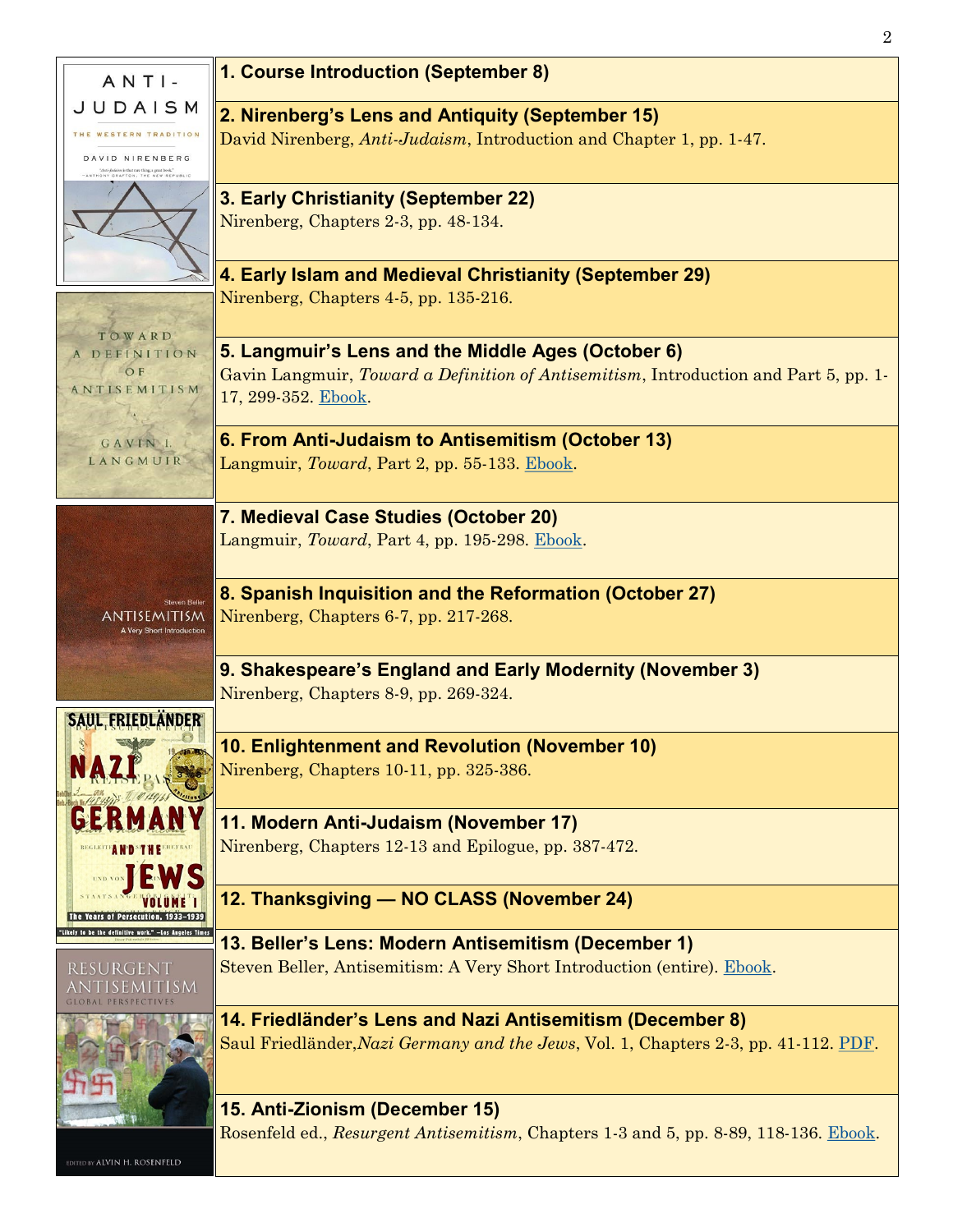## **Analytic Paper (40%)**

This assignment asks you to write a paper of 5-7 pages (1500-2100 words) in which you analyze a scholar's argument about what factors cause / have caused antisemitism. You should identify the scholar's thesis and tease out the data and interpretations s/he uses to demonstrate it, noting any flaws in the argumentation.

As part of your analysis, your paper should also address the following:

- 1. whether the scholar sees the cause(s) as being behind only a particular episode of antisemitism or behind other instances of antisemitism as well
- 2. what view of antisemitism the scholar is opposing— cite a reference to a specific work that argues for that position (check the book's footnotes).

In a concluding section of your paper, propose one way in which the antisemitism described by the scholar might have been combatted or prevented, assuming the work's argument about the cause(s) of antisemitism is correct.

#### **1. CHOOSE BOOK**

Due: Thursday, September 22 at 9 PM. Graded Pass/Fail (5% of paper grade)

Look through Jonathan Judaken's [annotated bibliography](https://uwmadison.box.com/s/9zncrgmqcf9bwjrnneskrblqzfy6e1k9) on "Modern Antisemitism" and the provided [shared Google Docs file.](https://docs.google.com/a/wisc.edu/document/d/1PVA1P0qIxxa8ncAeXg1FoeEAI_Vcx5EmTeghWdm5Los/edit?usp=sharing) The Google Docs file contains several books on antisemitism in the Arab world and on antiquity not found in the annotated bibliography. Select one scholarly work about antisemitism that looks especially interesting to you and claim it as your paper topic on the [Google document.](https://docs.google.com/a/wisc.edu/document/d/1PVA1P0qIxxa8ncAeXg1FoeEAI_Vcx5EmTeghWdm5Los/edit?usp=sharing)

#### **2. COMPLETE READING INTRO AND CONCLUSION OF BOOK**

Recommended due date: Thursday, October 6. Ungraded

#### **3. READ RELEVANT CHAPTERS AND OUTLINE YOUR ANALYSIS IN DETAIL**

Recommended due date: Thursday, October 13. Ungraded.

#### **4. WRITE PAPER AND REVISE AS NEEDED**

Due Thursday, October 27 at 9 PM. Graded A-F (95% of paper grade = 35% of overall grade)

## **Wikipedia Entry Project (30%)**

For this assignment, you have two choices: You can either revise or add to an existing Wikipedia article or write a brand-new Wikipedia article related to antisemitism. I suggest you write an article that is in some way connected to the book you are writing about for your analytic paper.

The project is cumulative and requires working through several intermediate stages. To get started, enroll in our [WikiEdu Course Page](https://dashboard.wikiedu.org/courses/University_of_Wisconsin-Madison/Antisemitism_and_Anti-Judaism_(Fall_2016)?enroll=vwyflxjk) **by Thursday, September 22. This first step is worth 2% of your project grade.** Continue working through the rest of the stages on our Course Page, aiming to complete your work on the Wikipedia entry by Thursday, December 15.

I will evaluate your entry according to Wikipedia's criteria, which you can read more about here:

- 1. [Evaluating Wikipedia](https://upload.wikimedia.org/wikipedia/commons/9/96/Evaluating_Wikipedia_brochure_%28Wiki_Education_Foundation%29.pdf%20p.%205-6) (pp. 5-6)
- 2. [The Good Article](https://en.wikipedia.org/wiki/Wikipedia:Good_article_criteria)
- 3. [The Perfect Article](https://en.wikipedia.org/wiki/Wikipedia:The_perfect_article)

## **Contact Info & Hours**

Office Hours: T 4-5 PM in 4116 Humanities Email: abitzan@wisc.edu

Phone: 608.263.1812 ● Box: 4012 Humanities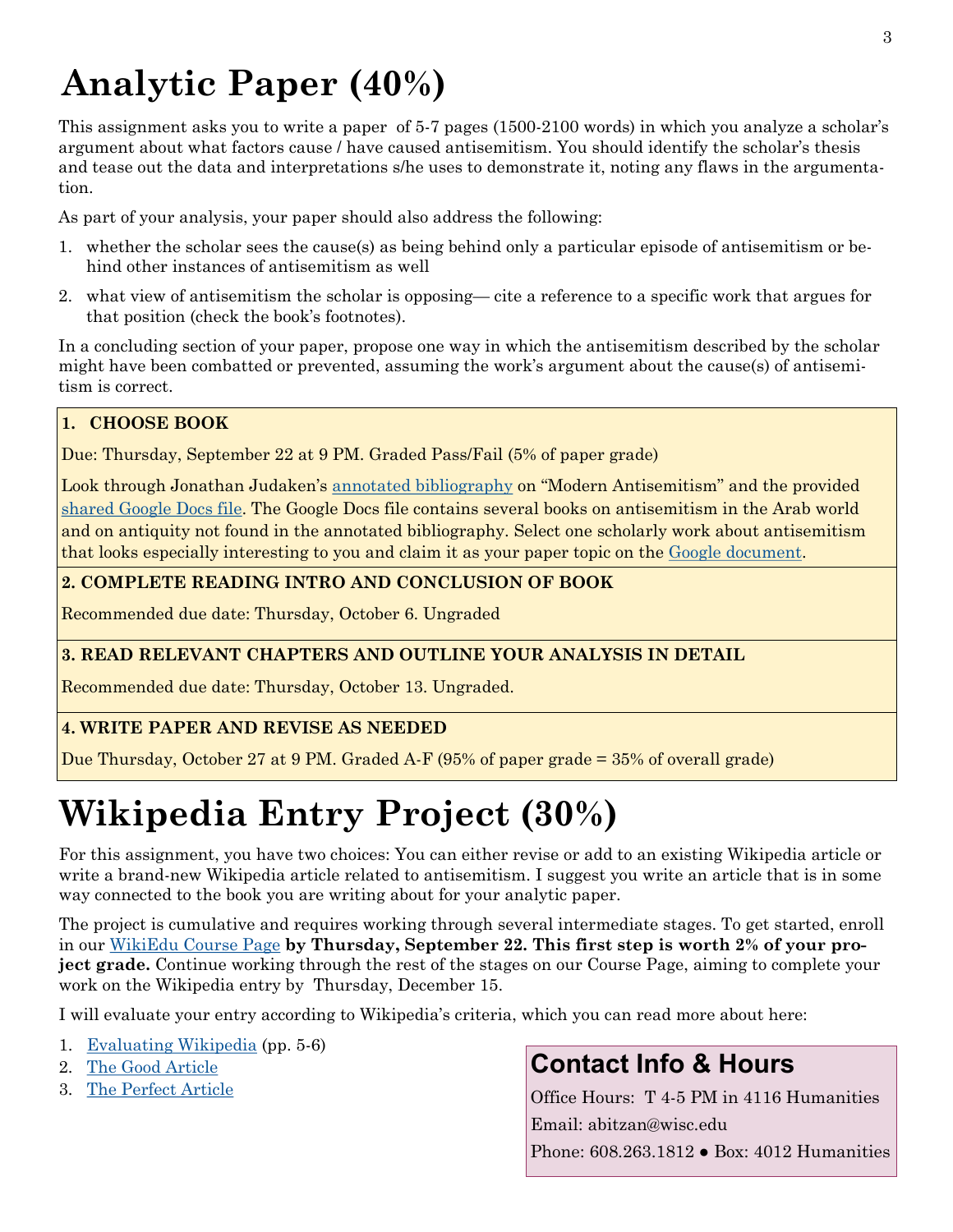## **Analytic Paper Rubric**

|                                             | Good                                                                                                                                                                                                                                  | OK                                                                                                                                                                                                                  | <b>Not So Good</b>                                                                                                                                                        |
|---------------------------------------------|---------------------------------------------------------------------------------------------------------------------------------------------------------------------------------------------------------------------------------------|---------------------------------------------------------------------------------------------------------------------------------------------------------------------------------------------------------------------|---------------------------------------------------------------------------------------------------------------------------------------------------------------------------|
| <b>Thesis</b><br>/30                        | • Accurate and precise descrip-<br>tion of scholar's argument for<br>what causes antisemitism<br>• Explain opposing position that<br>scholar is responding to<br>• Nuanced delineation of how<br>universal author's claim is          | • Conceivable description of histo-<br>rian's response (but slightly off<br>or incomplete)<br>• Some lack of accuracy or detail<br>in mapping opposing position<br>and how universal claim is                       | • Inaccurate descrip-<br>tion                                                                                                                                             |
| <b>Body</b><br>/40                          | • Analyze necessary and suffi-<br>cient evidence provided by the<br>historian for their view<br>• Detailed and precise analysis<br>of each piece of evidence and<br>interpretation<br>• Considers potential flaws in<br>argumentation | • Some important evidence pro-<br>vided by historian not analyzed<br>· Some inconsistencies in explica-<br>tion of specific pieces of evidence<br>• Insufficient attention to poten-<br>tial flaws in argumentation | · evidence analyzed<br>does not speak to your<br>thesis or historian's<br>• Description of histori-<br>an's claims rather<br>than analysis of how<br>s/he argues for them |
| Conclu-<br>sion<br>120                      | • Proposal lines up with scholar's<br>theory of cause and is viable                                                                                                                                                                   | · Slight mismatch or unfeasible<br>proposal                                                                                                                                                                         | $\bullet$ Clear mismatch                                                                                                                                                  |
| Style &<br><b>Structure</b><br>/10          | • Words are carefully selected.<br>• Sentences and paragraphs or-<br>ganized to best articulate your<br>analysis, using superb topic<br>sentences, which cohesively<br>link paragraphs.                                               | • Prose is competent.<br>• Topic sentences present but do<br>not always make the connection<br>to argument explicit enough.                                                                                         | • poor word choices.<br>• Unclear, lengthy, con-<br>fusing sentences.<br>• Paragraphs lack con-<br>sistent use of topic<br>sentences.                                     |
| <b>Profes-</b><br>sionalism<br>$0$ to $-10$ | • Flawless execution.<br>• Footnotes like a professional<br>historian in Chicago Style                                                                                                                                                | • Occasional proofreading mis-<br>takes.<br>• Some incorrect use of footnotes.                                                                                                                                      | • Lots of proofreading<br>mistakes<br>• Missing footnotes or<br>incorrect style                                                                                           |

## **Want Writing Help? Visit the History Lab (4255 Humanities)**

The History Lab is a resource center where experts (History PhD students) will assist you with your history papers. No matter your stage in the writing process— choosing a topic, conducting research, composing a thesis, outlining your argument, revising your drafts—the History Lab staff is here, along with your professors and teaching assistants, to help you sharpen your skills and become a more successful writer. Sign up for a one-on-one consultation online: [http://go.wisc.edu/hlab.](http://go.wisc.edu/hlab)

If you cannot get an appointment at the History Lab, the [Writing Center](http://writing.wisc.edu/index.html) is also an outstanding resource.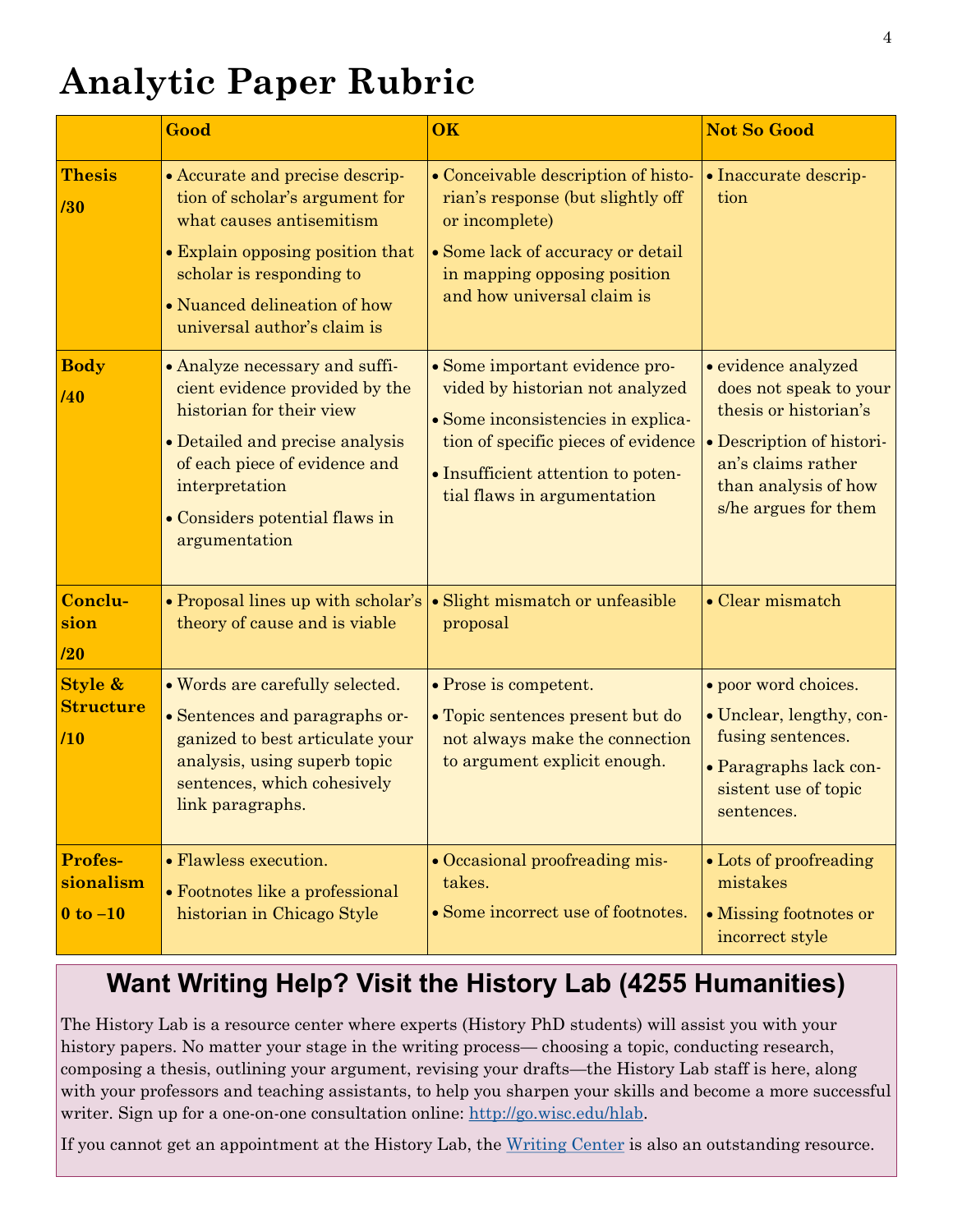## **Seminar Participation Rubric**

I will use the following rubric to grade participation of moderators and discussants.

|                                                                                                 | Deficient (0-6)                                                                                                                                                                                                                                                      | <b>Competent (7-8)</b>                                                                                                                                                                           | <b>Excellent (9-10)</b>                                                                                                                                                                                                                                                                                                                                                                                                                      |
|-------------------------------------------------------------------------------------------------|----------------------------------------------------------------------------------------------------------------------------------------------------------------------------------------------------------------------------------------------------------------------|--------------------------------------------------------------------------------------------------------------------------------------------------------------------------------------------------|----------------------------------------------------------------------------------------------------------------------------------------------------------------------------------------------------------------------------------------------------------------------------------------------------------------------------------------------------------------------------------------------------------------------------------------------|
| <b>Preparation (20)</b><br>Reading /10<br>Argument /10                                          | ·Insufficient attention to<br>reading<br>•Little evidence of<br>attempts to formulate<br>questions on your own                                                                                                                                                       | •Close reading of most of<br>the material<br>•You have some<br>questions about the<br>reading                                                                                                    | •You have read the materials<br>critically and actively, with a pen<br>and highlighter in hand and<br>important passages underlined<br>•You have prepared for the<br>seminar by identifying a central<br>question that you want to<br>discuss and you have formulated<br>some provisional responses to it                                                                                                                                    |
| <b>Listening (20)</b><br>Reflection /10<br><b>Engagement /10</b>                                | • Not actively listening<br>•Little engagement with<br>peers. Unclear whether<br>your contributions to<br>discussion take into<br>account what has<br>already been said.                                                                                             | •You listen carefully to<br>the instructor's<br>comments<br>•You respond to<br>questions when asked                                                                                              | •You constantly grapple with<br>arguments and questions by<br>other seminar participants<br>•You engage with your peers by<br>responding to their ideas and<br>recasting them                                                                                                                                                                                                                                                                |
| <b>Speaking (40)</b><br>Discussion /10<br><b>Questioning /10</b><br>Focus /10<br>Reflective /10 | •Occasional comments,<br>directed mainly toward<br>instructor<br>• Rarely asks questions<br>about seminar<br>discussion or readings<br>•Contributions to<br>seminar are not<br>embedded in discussion<br>•Seldom articulate the<br>larger goals of the<br>discussion | • Frequent contributions<br>•Questions for instructor<br>•Contributions are<br>focused<br>•Some attempts to<br>articulate connections<br>between different<br>viewpoints expressed in<br>seminar | •Shares thoughts, reactions,<br>thinking process by engaging<br>others directly, speaking to peers<br>•Question unstated assumptions<br>and ask peers and instructors for<br>clarification if something is<br>unclear<br>•Contributions are on point or<br>explain why you are picking up<br>older thread / starting a new one<br>•Evaluate how other people's<br>arguments and observations<br>relate to your own question or<br>hypothesis |
| <b>Leadership (20)</b><br>Initiative /10<br>Collaborative /10                                   |                                                                                                                                                                                                                                                                      | •You help the flow of the<br>discussion along<br>•You are respectful<br>toward others                                                                                                            | •You actively orient the discussion<br>to help the seminar reach new<br>insights<br>.You help create a scholarly<br>community with your<br>engagement and consideration<br>for others                                                                                                                                                                                                                                                        |